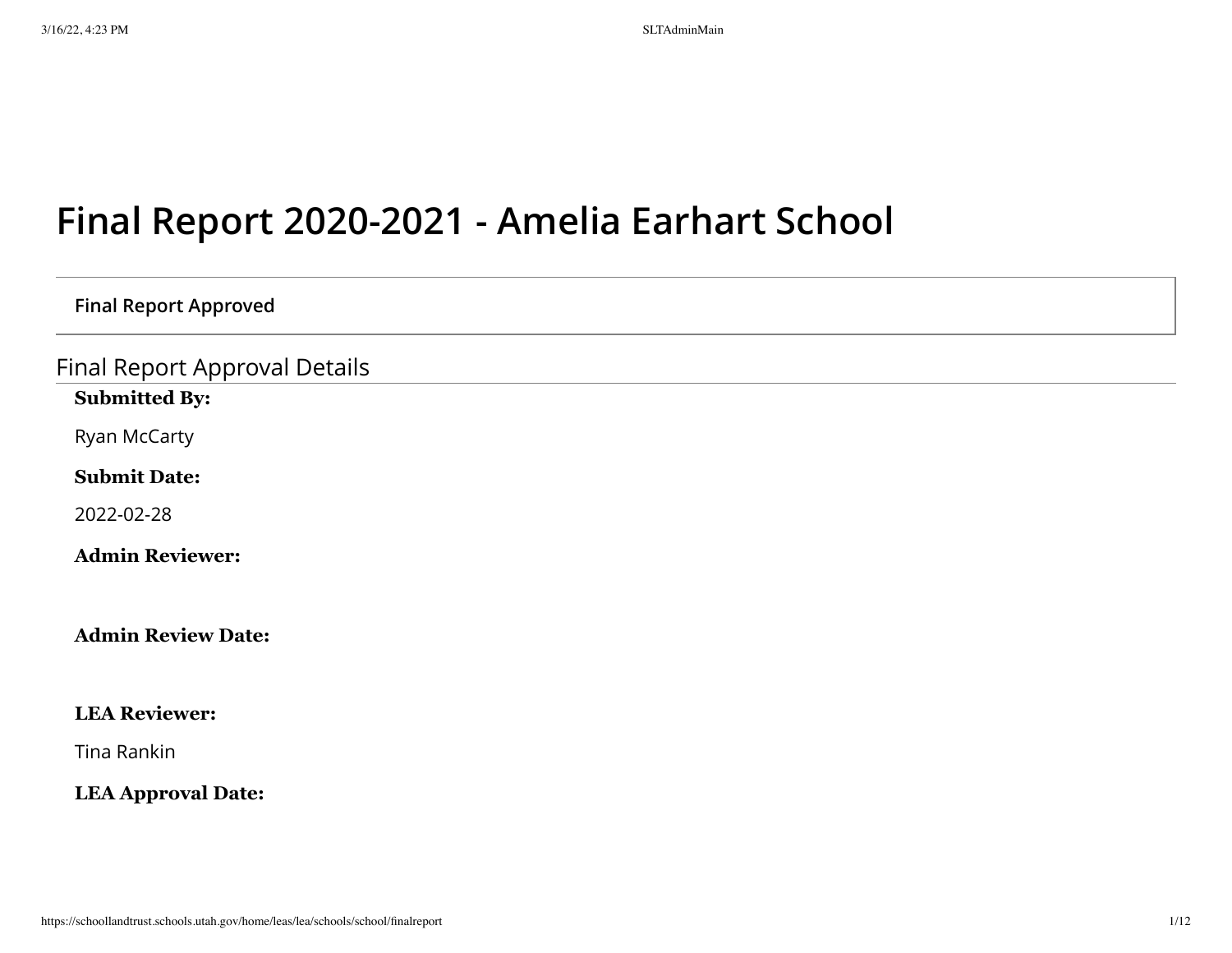2022-03-01

# **Board Approval Date:**

## **Financial Proposal and Report**

This report is automatically generated from the School Plan entered in the spring of 2020 and from the LEA's data entry of the School LAND Trust expenditures in 2020-2021.

| Description                                  | Planned Expenditures<br>(entered by the school) | Amended Expenditures<br>(entered by the school) | <b>Actual Expenditures</b><br>(entered by the LEA) |  |
|----------------------------------------------|-------------------------------------------------|-------------------------------------------------|----------------------------------------------------|--|
| Carry-Over from 2019-2020                    | \$0.00                                          | \$0.00                                          | \$887.79                                           |  |
| Distribution for 2020-2021                   | \$63,665.00                                     | \$0.00                                          | \$63,665.00                                        |  |
| Total Available for Expenditure in 2020-2021 | \$63,665.00                                     | \$0.00                                          | \$64,552.79                                        |  |
| Salaries and Benefits                        | \$59,000.00                                     | \$0.00                                          | \$52,847.17                                        |  |
| <b>Contracted Services</b>                   | \$0.00                                          | \$0.00                                          | \$1,906.91                                         |  |

| Remaining Funds (Carry-Over to 2021-2022) |  | ാ -<br>ື່∿h.ດ∠. |  |
|-------------------------------------------|--|-----------------|--|
|                                           |  |                 |  |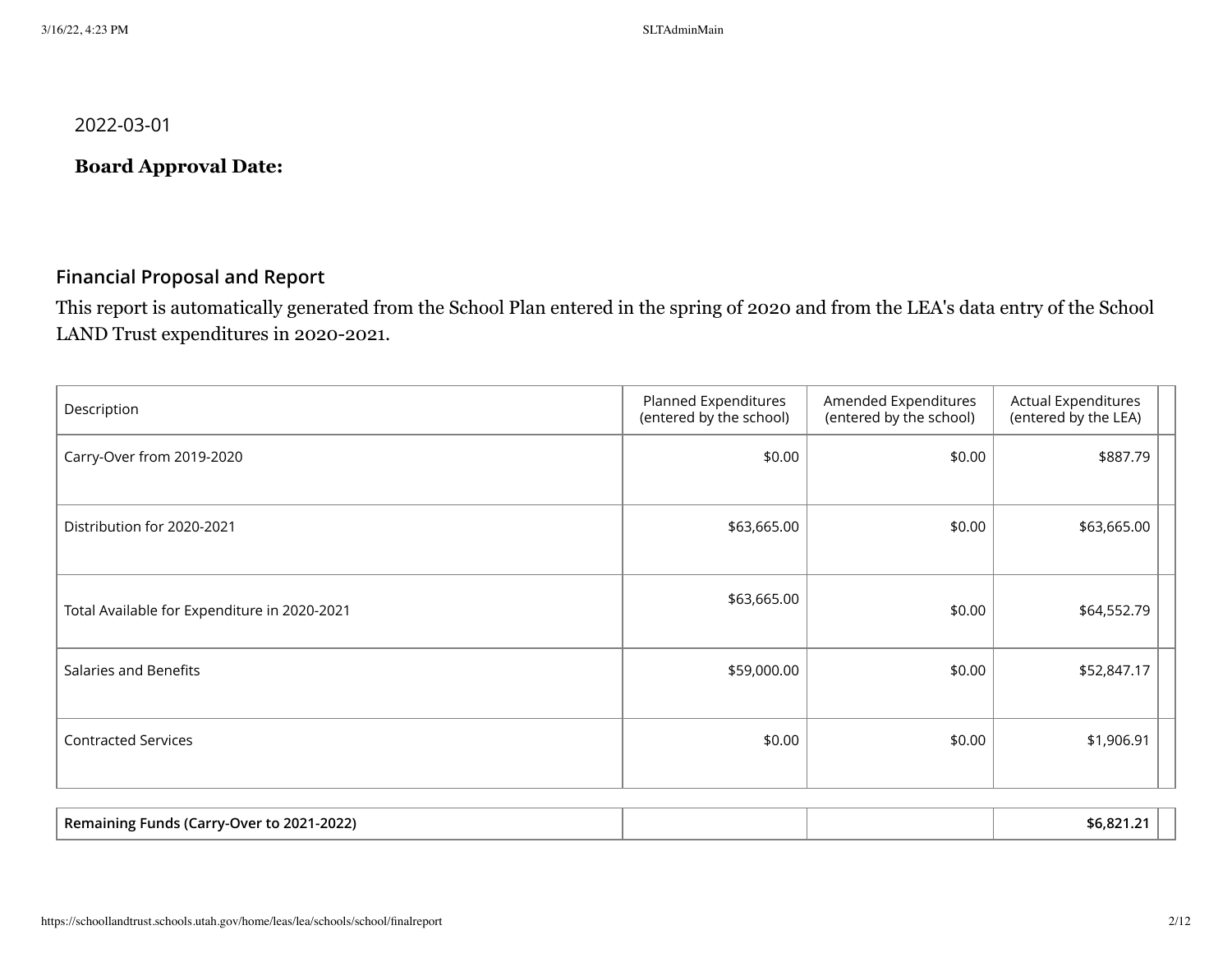| Description                                                            | Planned Expenditures<br>(entered by the school) | Amended Expenditures<br>(entered by the school) | <b>Actual Expenditures</b><br>(entered by the LEA) |  |
|------------------------------------------------------------------------|-------------------------------------------------|-------------------------------------------------|----------------------------------------------------|--|
| <b>Technology Related Supplies</b>                                     | \$0.00                                          | \$0.00                                          | \$2,977.50                                         |  |
|                                                                        |                                                 |                                                 |                                                    |  |
| Software                                                               | \$6,000.00                                      | \$0.00                                          | \$0.00                                             |  |
| USBE Administrative Adjustment - Scroll to the bottom to see Comments. |                                                 |                                                 | \$0.00                                             |  |
| <b>Total Expenditures</b>                                              | \$65,000.00                                     | \$0.00                                          | \$57,731.58                                        |  |
| Remaining Funds (Carry-Over to 2021-2022)                              |                                                 |                                                 | \$6,821.21                                         |  |

## Goal #1

State Goal

**close**

**close**

Our goal for the 2020-2021 DIBELS EOY is 72% of students proficient school-wide. This will be accomplished by May 2021.

Academic Area

**close**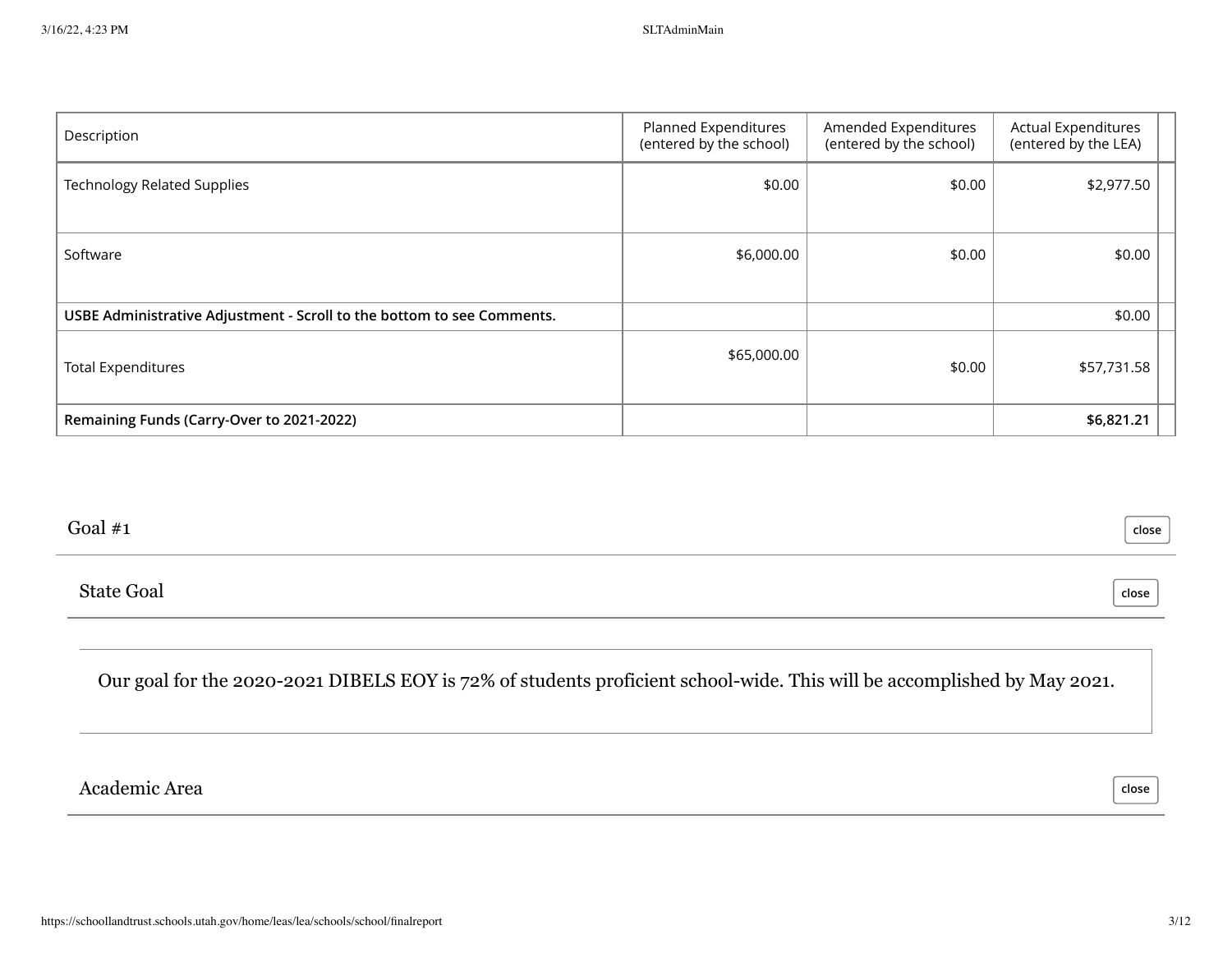- English/Language Arts
- English/Language Arts

Measurements

**close**

# **Measurements This is the measurement identified in the plan to determine if the goal was reached.**

DIBELS (Acadience) Reading assessment

2019 to 2020 BOY 62%. 2019 to 2020 MOY 65%

# **Please show the before and after measurements and how academic performance was improved.**

2021 EOY is 63%. With the lost instruction time from COVID, the numbers are lower than we would have hoped.

However, there was a steady growth from the beginning of the year: BOY - 53% and MOY - 58%, and then EOY - 63% proficient.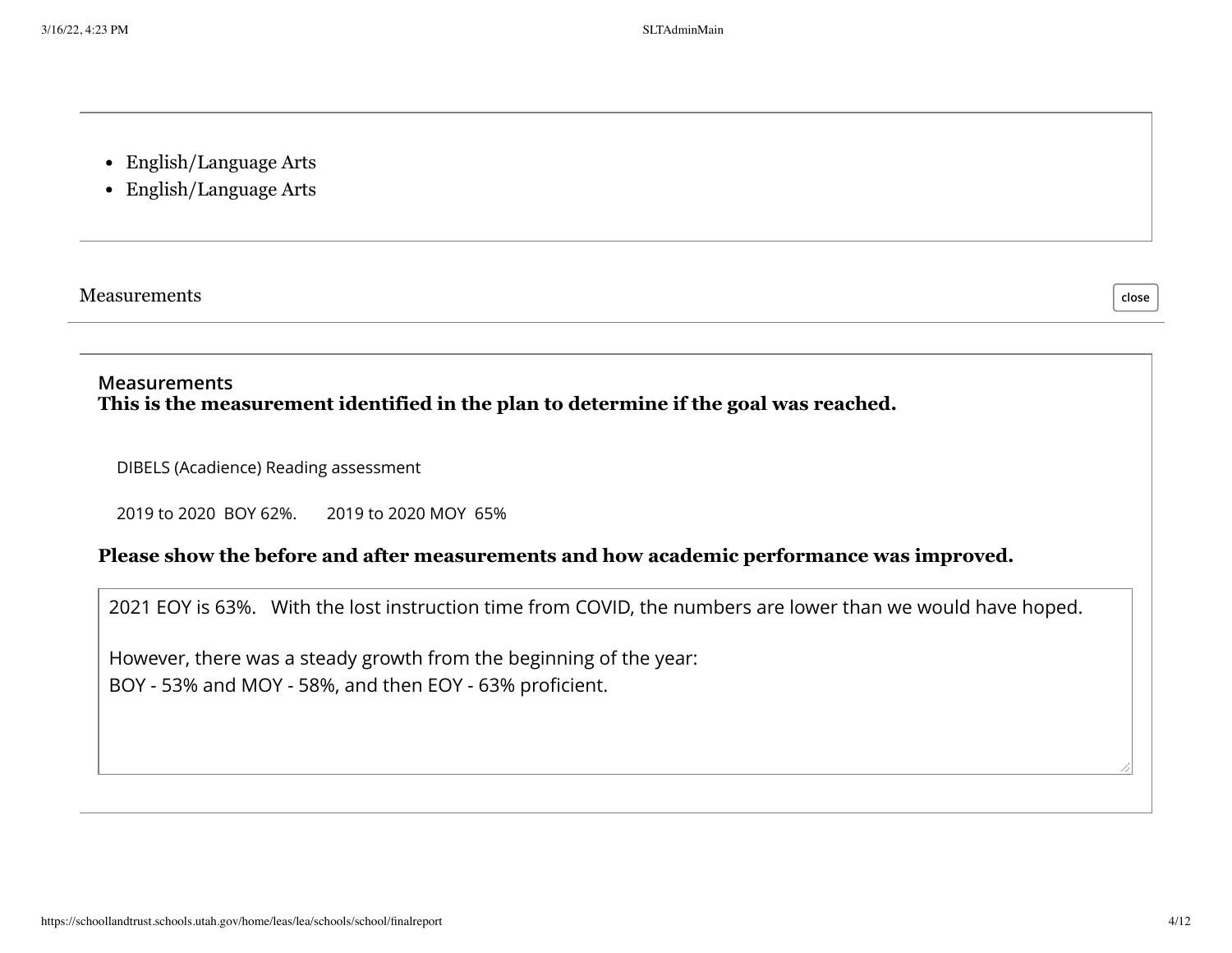# **This is the Action Plan Steps identified in the plan to reach the goal.**

Our School Community Council and school personnel have worked closely together to determine the greatest academic needs for this school year and how the School LAND Trust money can best meet those needs. After reviewing our current progress we are using these funds to support reading and writing by providing support to students through small group instruction, with the help of paraprofessionals. In reading and writing, these paraprofessionals will help by providing targeted instruction instead of students working independently while their teacher works with small guided reading groups. In this way, we feel that we are most effectively using the students time. Paraprofessionals receive training and work under the direction of our Title 1 Coordinator. They use research-based programs such as 95%, Wonder Works, and SPIRE that are targeted to meet the needs of students based on how they do on reading screeners such as DIBELS. In addition, these paraprofessionals can work with other students who may need less intense help, but still need review or re-teaching on specific skills within the big 5 reading components. It also includes the purchase of the STAR Reading Assessment. This gives data on student levels and progress in vocabulary and comprehension to allow teachers to know which areas to target and if instruction is having an impact.

## **Please explain how the action plan was implemented to reach this goal.**

The traditional schedule was altered since we started the year with some days online and had shortened days all year. However, we did use aides for intervention within the altered schedule.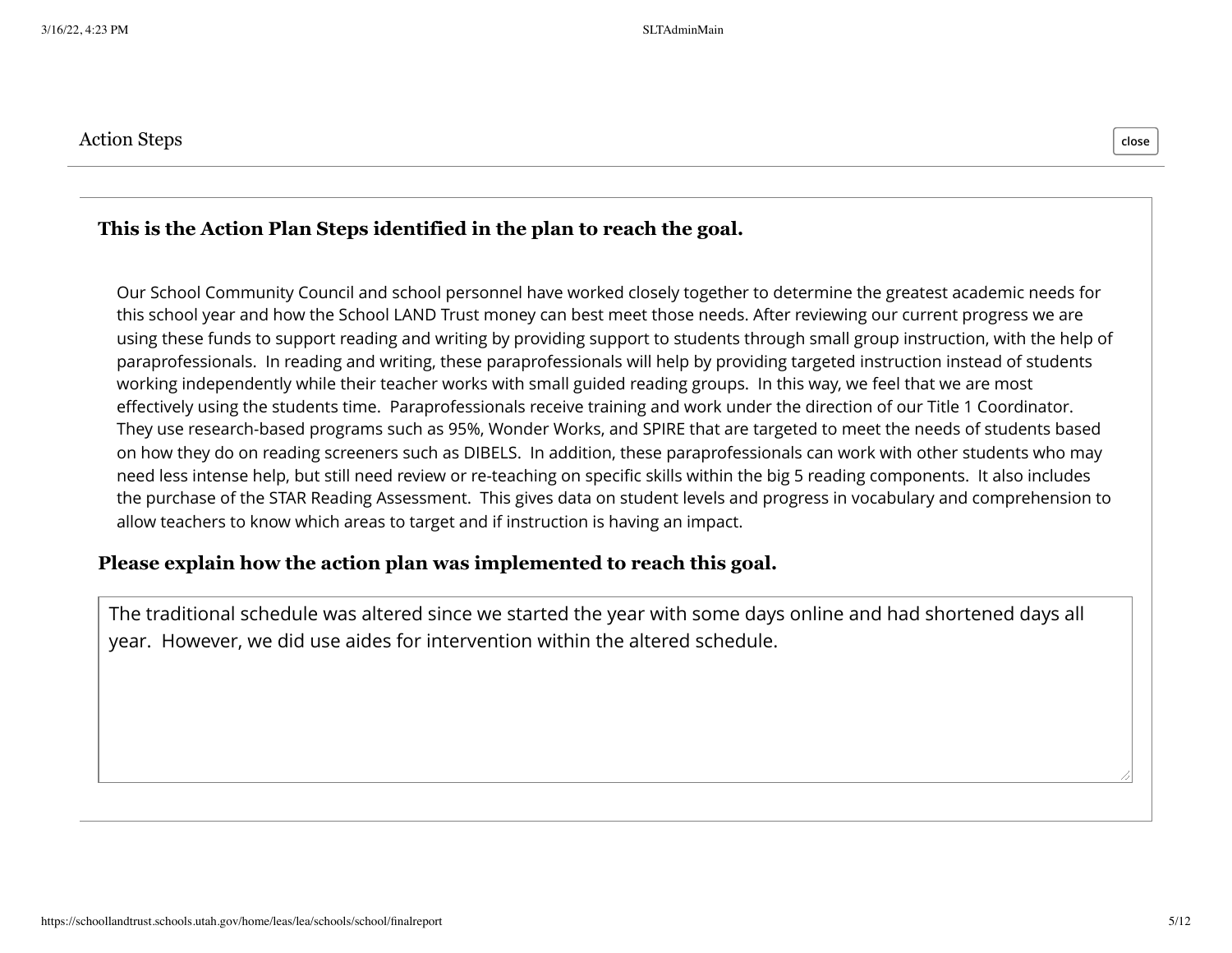| Digital Citizenship/Safety Principles Component                                                 | close |
|-------------------------------------------------------------------------------------------------|-------|
| No                                                                                              |       |
|                                                                                                 |       |
| Goal $#2$                                                                                       | close |
| <b>State Goal</b>                                                                               | close |
| Our Goal for math is for 50% of our students to be proficient on the 2021 Math RISE assessment. |       |
| Academic Area                                                                                   | close |
|                                                                                                 |       |

• Mathematics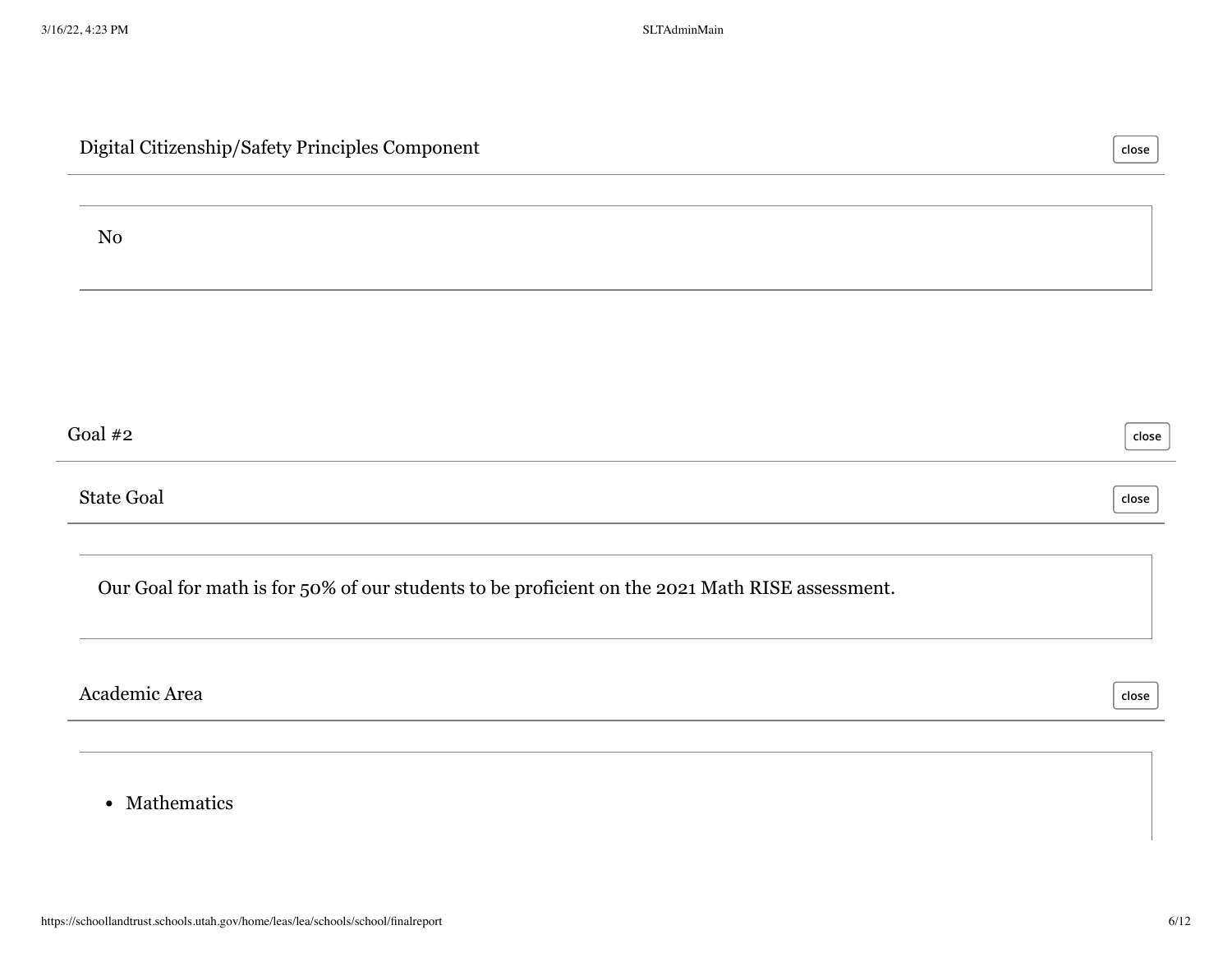**close**

#### Measurements

#### **Measurements This is the measurement identified in the plan to determine if the goal was reached.**

RISE 2019 = 48% RISE 2020 and 2021

## **Please show the before and after measurements and how academic performance was improved.**

RISE 2020 was not taken.

RISE 2021 was 29%. Again, COVID reducing instructional time made the typical progress difficult, as the district averages also dropped significantly. We are taking some intentional steps to rebound this year.

Action Steps

**close**

## **This is the Action Plan Steps identified in the plan to reach the goal.**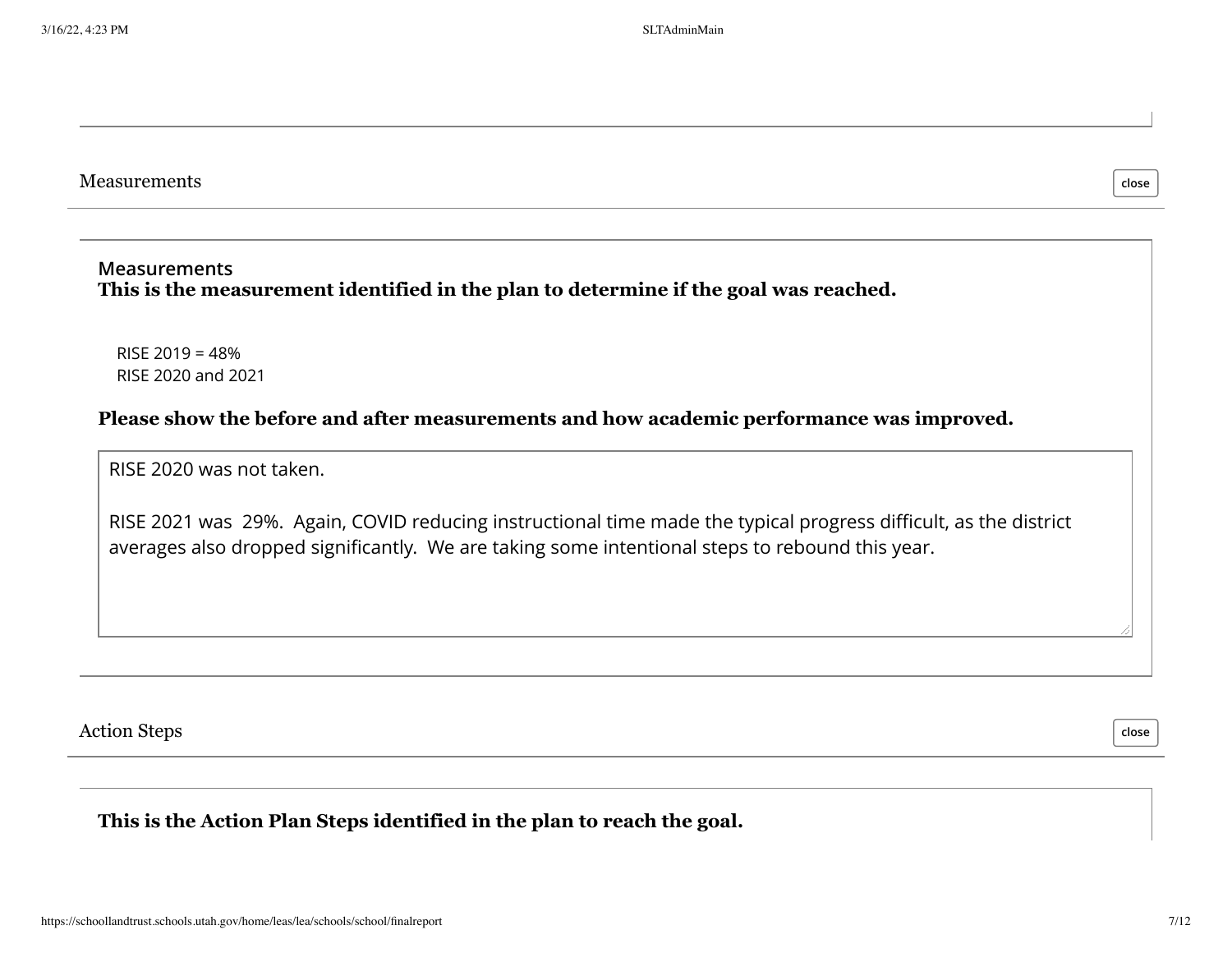Our School Community Council and school personnel have worked closely together to determine the greatest academic needs for this school year and how the School LAND Trust money can best meet those needs. After this review, we have decided that the use of paraprofessionals during differentiated math instruction is what will make the most difference with student learning. These aides work with students either in enrichment or interventions to help give feedback. This also allows teachers to work with the students who are below grade level and need interventions and remediation on specific math skills. In addition, we will be purchasing STAR Math Assessment that allows for an efficient and effective measure. It takes about 20-30 min and shows a strong correlate with RISE. This Data provides additional progress monitoring along the way to make sure that the interventions we are using are working.

## **Please explain how the action plan was implemented to reach this goal.**

The traditional schedule was altered since we started the year with some days online and had shortened days all year. However, we did use aides for intervention within the altered schedule.

Digital Citizenship/Safety Principles Component

**close**

No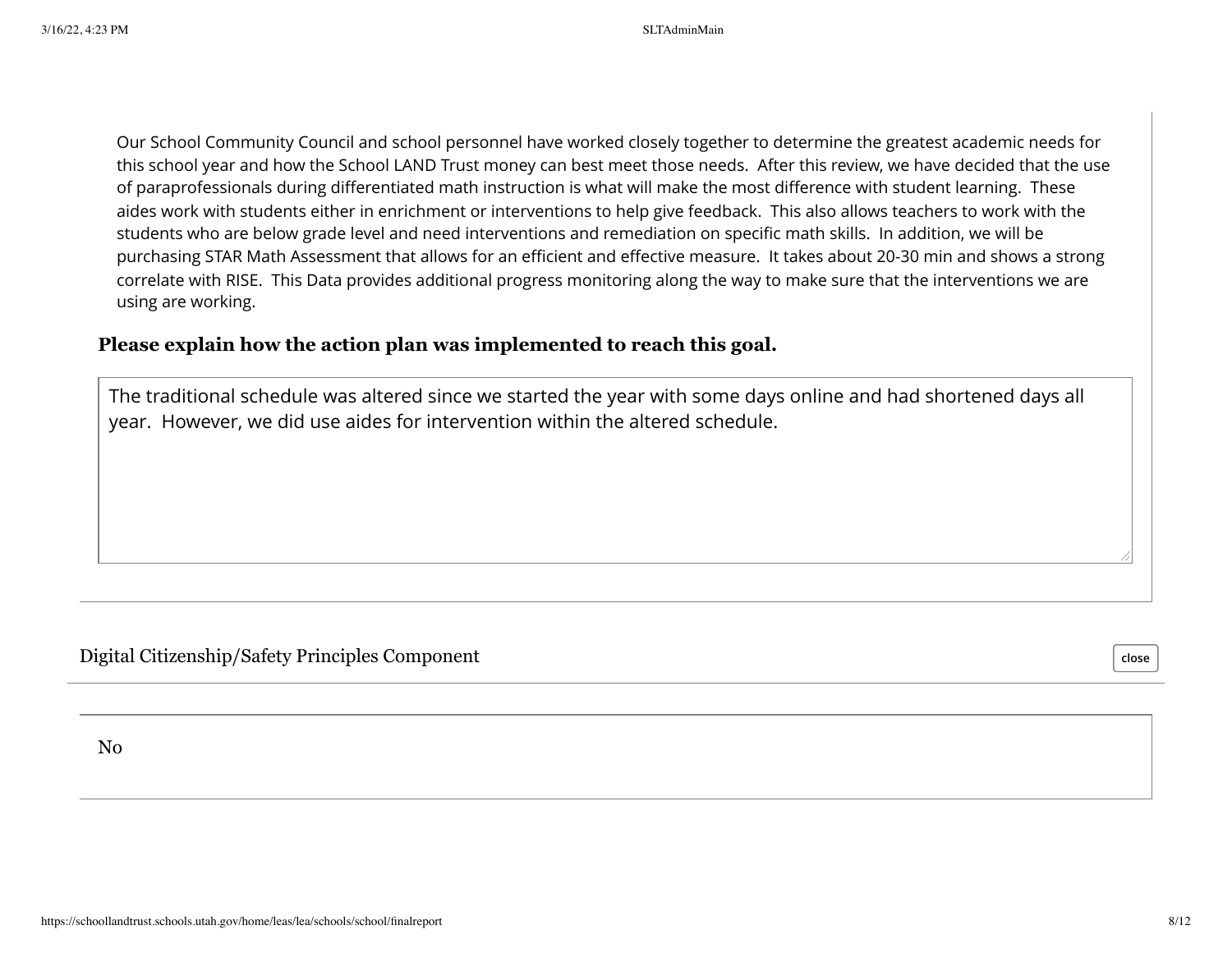## **Expenditures**

| Category                                                                        | Estimated Cost |
|---------------------------------------------------------------------------------|----------------|
| Software < \$5,000                                                              | \$6,000.00     |
| Salaries and Benefits (teachers, aides, specialists, productivity, substitutes) | \$59,000.00    |
| Total:                                                                          | \$65,000.00    |

## **Actual Carry-over**

In the Financial Proposal and Report, there is a carry - over of \$6821.21 to the 2021 - 2022 school year. This is 10 % of the distribution received in 2020 - 2021 of \$63665.Please describe the reason for a carry-over of more than 10 % of the distribution

There was a small credit at the end of the year that pushed the amount over the 10%. The plan was to keep less than 10%. Since the majority of our costs were staff related, and with the reduced hours due to COVID for our hourly staff in the 2020-2021 school year, is another reason that the expenditures were not as high.

#### **Funding Changes**

**The school plan describes how additional funds exceeding the estimated distribution would be spent. This is the description.**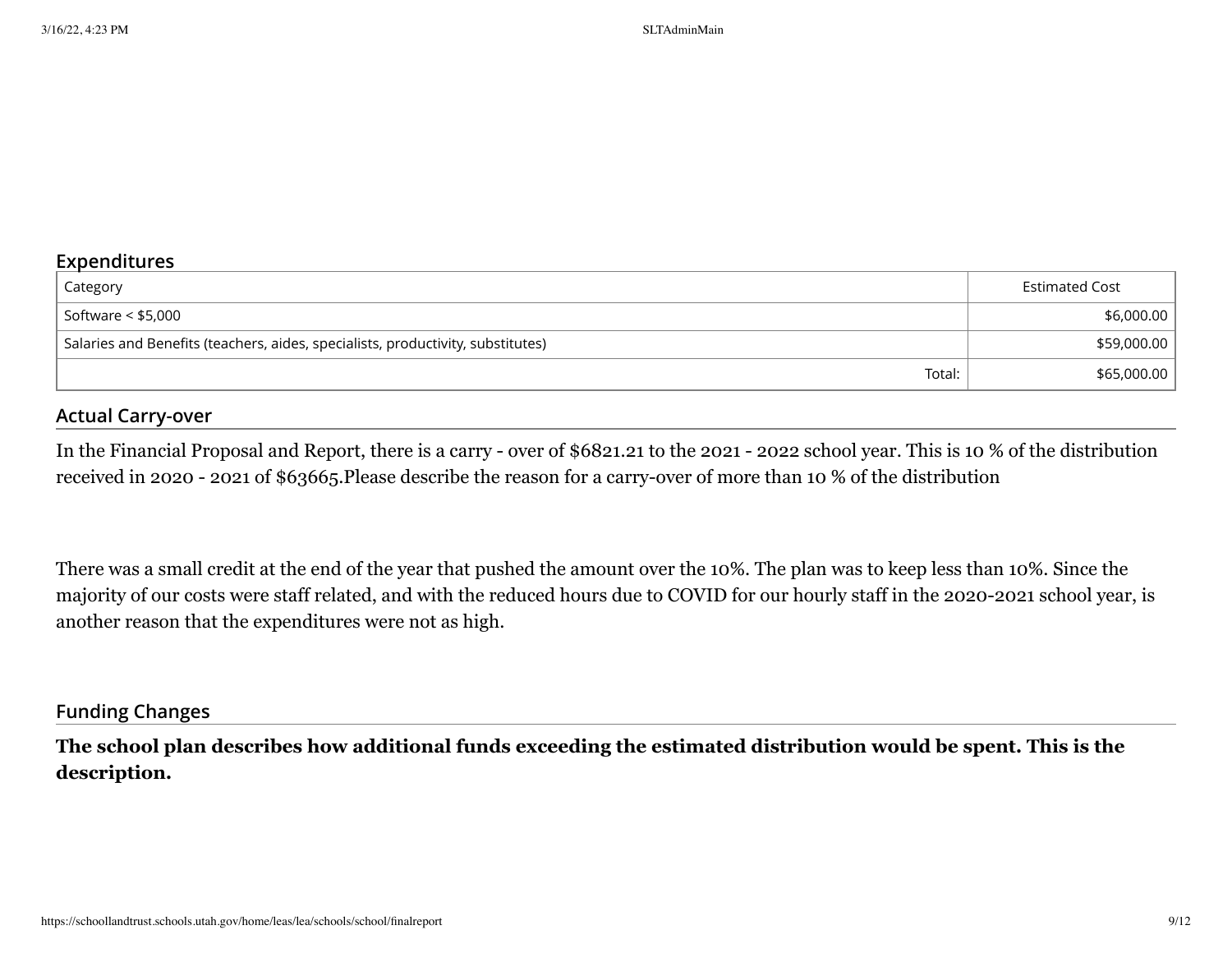We will purchase audiobooks to help with ESL and SPED students to access and increase their reading levels as measured by DIBELS or ACADIENCE and found in goal #1.

## **Description of how any additional funds exceeding the estimated distribution were actually spent.**

NA

## **Publicity**

**The following items are the proposed methods of how the Plan would be publicized to the community:**

- School newsletter
- School website
- School marquee

# **The school plan was actually publicized to the community in the following way(s):**

□ Letters to policy makers and/or administrators of trust lands and trust funds.

Other: Please explain.

'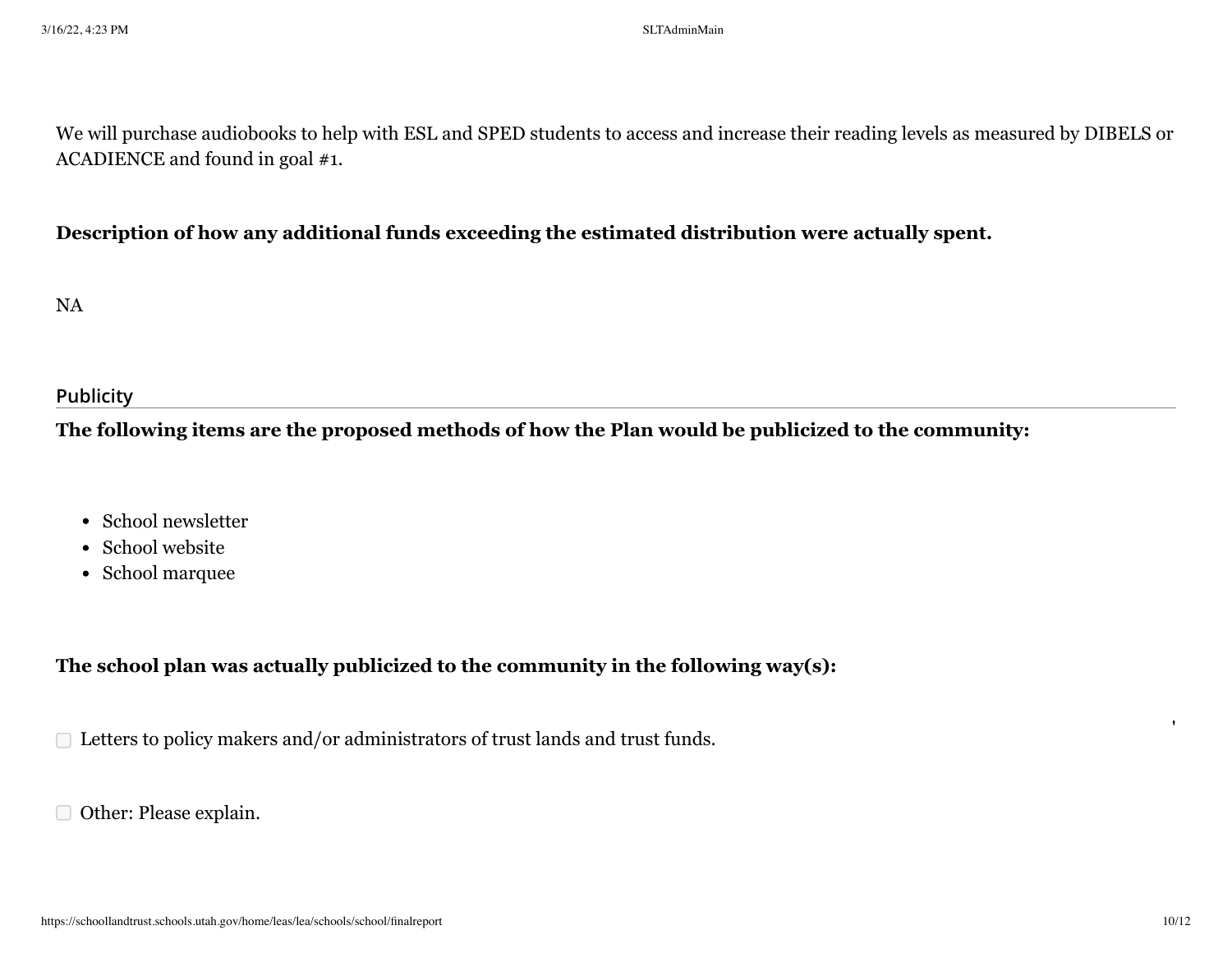$\hfill\Box$  School assembly

School marquee

 $\sqrt{ }$  School newsletter

 $\sqrt{ }$  School website

Sticker and stamps that identify purchases made with School LAND Trust funds.

## **Council Plan Approvals**

| Number Approved | Number Not Approved | Number Absent | Vote Date |
|-----------------|---------------------|---------------|-----------|
|                 |                     |               |           |